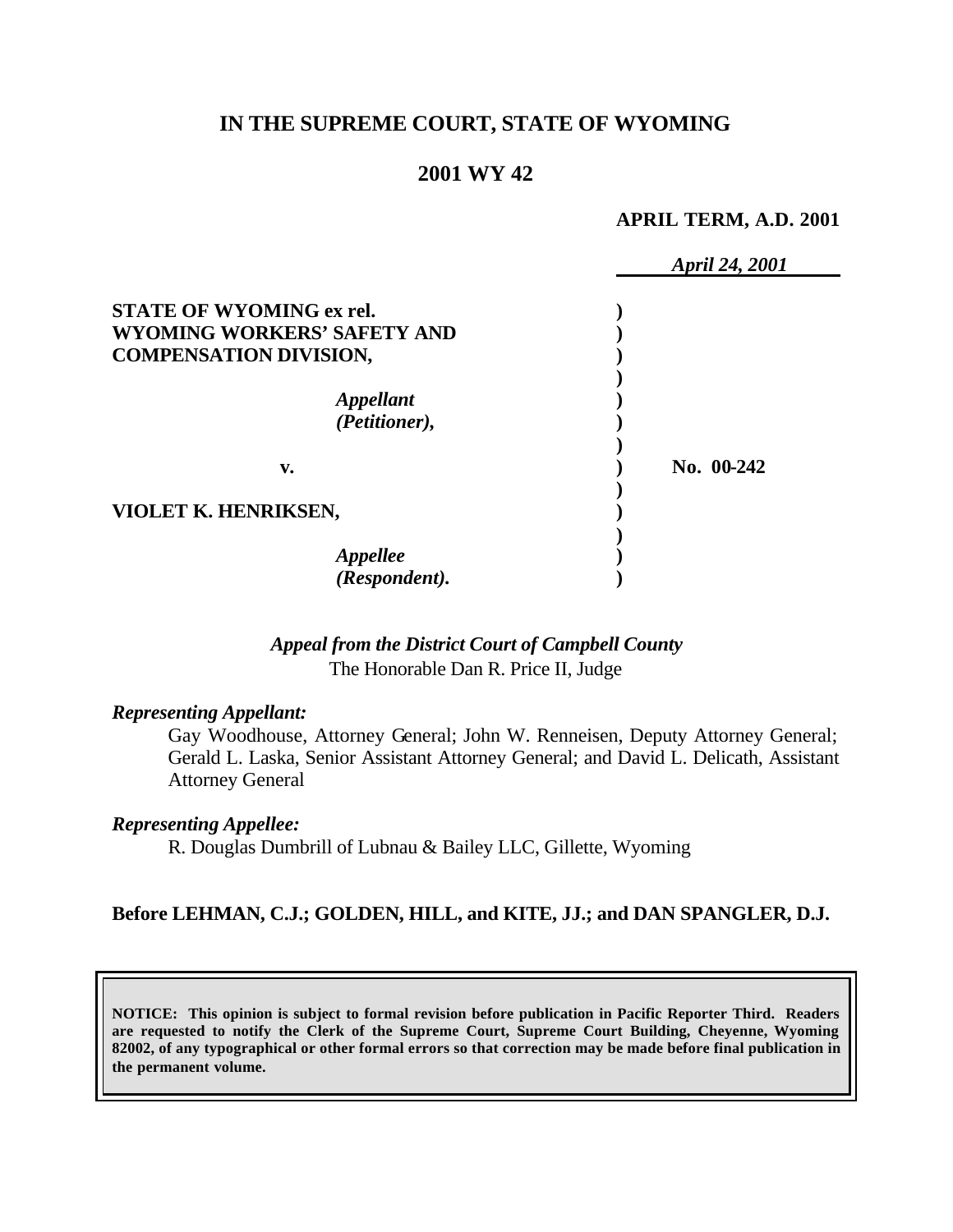#### SPANGLER, District Judge (Retired).

[¶1] This is an appeal by the State of Wyoming ex rel. Wyoming Workers' Safety and Compensation Division (the division) from a trial court order which reversed the Findings of Fact, Conclusions of Law and Order Denying Claim issued by a hearing examiner. The trial court found that the hearing examiner's decision was unsupported by substantial evidence and Violet K. Henriksen (the employee) was entitled to a modification of her award and to a grant of temporary total disability. We affirm the trial court's order.

#### **ISSUES**

[¶2] The employee states this issue:

Did the Hearing Examiner correctly find that Henriksen failed to prove an increase in her incapacity due solely to her work injury?

The division identifies these issues:

1.) Was the District Court's decision to reverse the Hearing Officer incorrect as a matter of law?

2.) Was the Appellee entitled to a modification of award due to an increase in incapacity under W.S. § 27-14-605(a)?

# **FACTS**

[¶3] The employee was operating a roller over rough ground in July of 1997 when she experienced neck and back pain. She was placed on temporary total disability from July 23, 1997, through July 15, 1998. On July 11, 1998, Dr. Terry A. Brown examined the employee and diagnosed marked myofascial disease in the bilateral trapezii and upper back with marked anxiety/psychological overlay. He rated her permanent impairment at five percent, and she accepted a five percent permanent partial disability award.

[¶4] Shortly thereafter, the employee moved from Wyoming to Minnesota. She consulted Dr. John C. Vidoloff, who diagnosed her with thoracic outlet syndrome, myofascial pain syndrome, and left L4-5 radiculopathy. In his opinion, she had this condition when Dr. Brown examined her in July of 1998. He advised her not to work and certified her for temporary total disability from October 21, 1998, through February 8, 1999. It is that temporary total disability claim which is in issue here.

[¶5] Dr. Vidoloff subsequently agreed with Dr. Bradley Vilims that the employee was suffering from cervical facet syndrome. Dr. Vilims successfully treated the employee with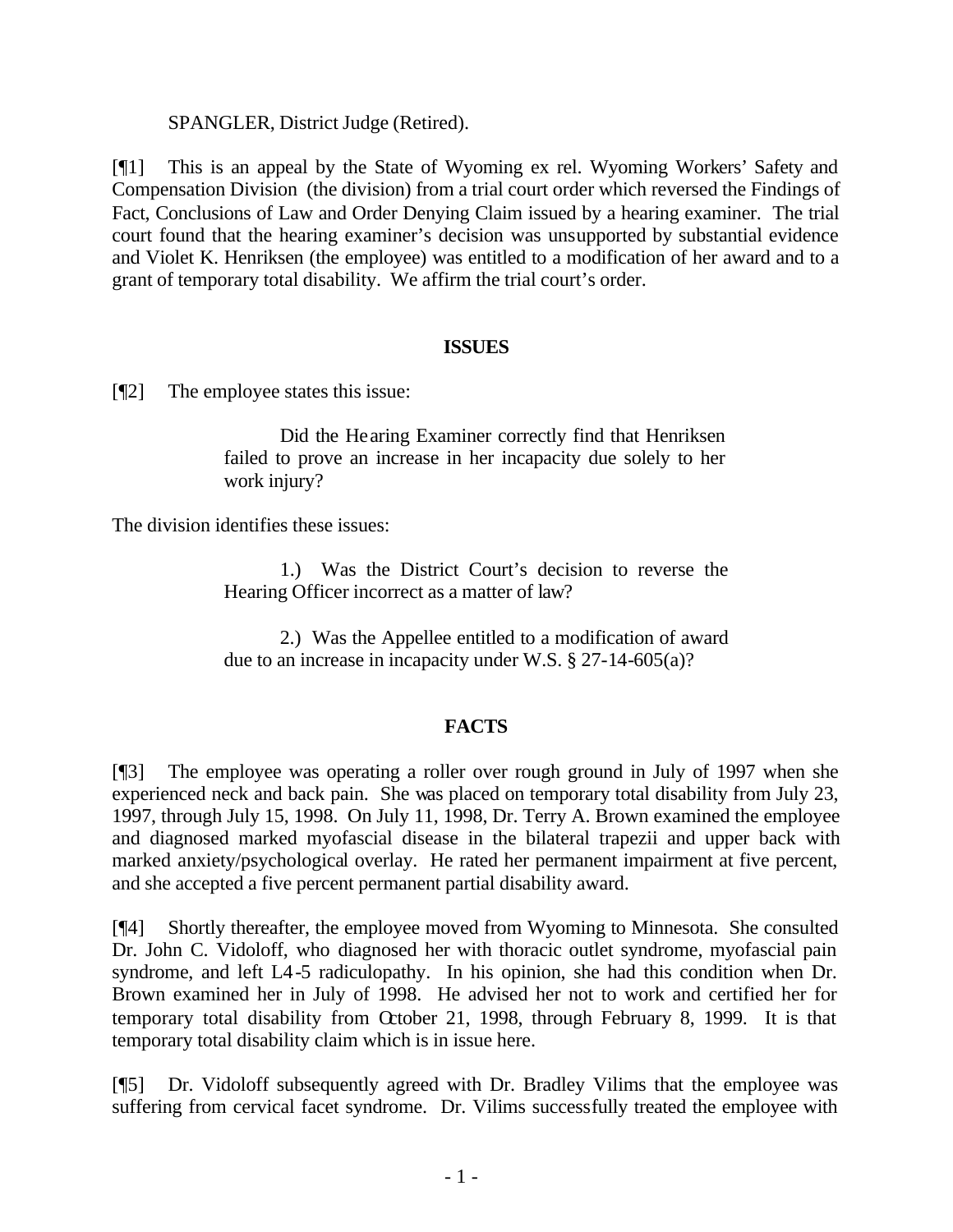injections and therapy, and the employee experienced a substantial improvement in her condition.

### **STANDARD OF REVIEW**

[¶6] The standard for appellate review of agency decisions is contained in Wyo. Stat. Ann. § 16-3-114(c) (LEXIS 1999). The reviewing court shall:

> (ii) Hold unlawful and set aside agency action, findings and conclusions found to be:

> > (A) Arbitrary, capricious, an abuse of discretion or otherwise not in accordance with law;

> > > . . .

(E) Unsupported by substantial evidence in a case reviewed on the record of an agency hearing provided by statute.

Section  $16-3-114(c)(ii)$ . This court accords no special deference to the findings of the trial court. We review the case as if it came directly from the hearing examiner. *State ex rel. Wyoming Workers' Compensation Division v. Brewbaker*, 972 P.2d 962, 964 (Wyo. 1999). Substantial evidence is relevant evidence that a reasonable mind might accept in support of the agency's conclusions. *Id.* This court will set aside an agency's findings of fact only if they are clearly contrary to the overwhelming weight of the evidence. *Id.*

#### **DISCUSSION**

[¶7] The employee filed this claim for temporary total disability pursuant to Wyo. Stat. Ann. § 27-14-605(a) (LEXIS 1999), which provides in pertinent part:

> (a) If a determination is made in favor of or on behalf of an employee for any benefits under this act, an application may be made to the division by any party within four  $\overline{4}$ ) years from the date of the last payment for additional benefits or for a modification of the amount of benefits on the ground of increase or decrease of incapacity due solely to the injury, or upon grounds of mistake or fraud.

The employee's theory is that she experienced an increase of incapacity due solely to the injury when Dr. Vidoloff ordered her not to work. The hearing examiner concluded that there was no increased incapacity, particularly because her physical condition had not